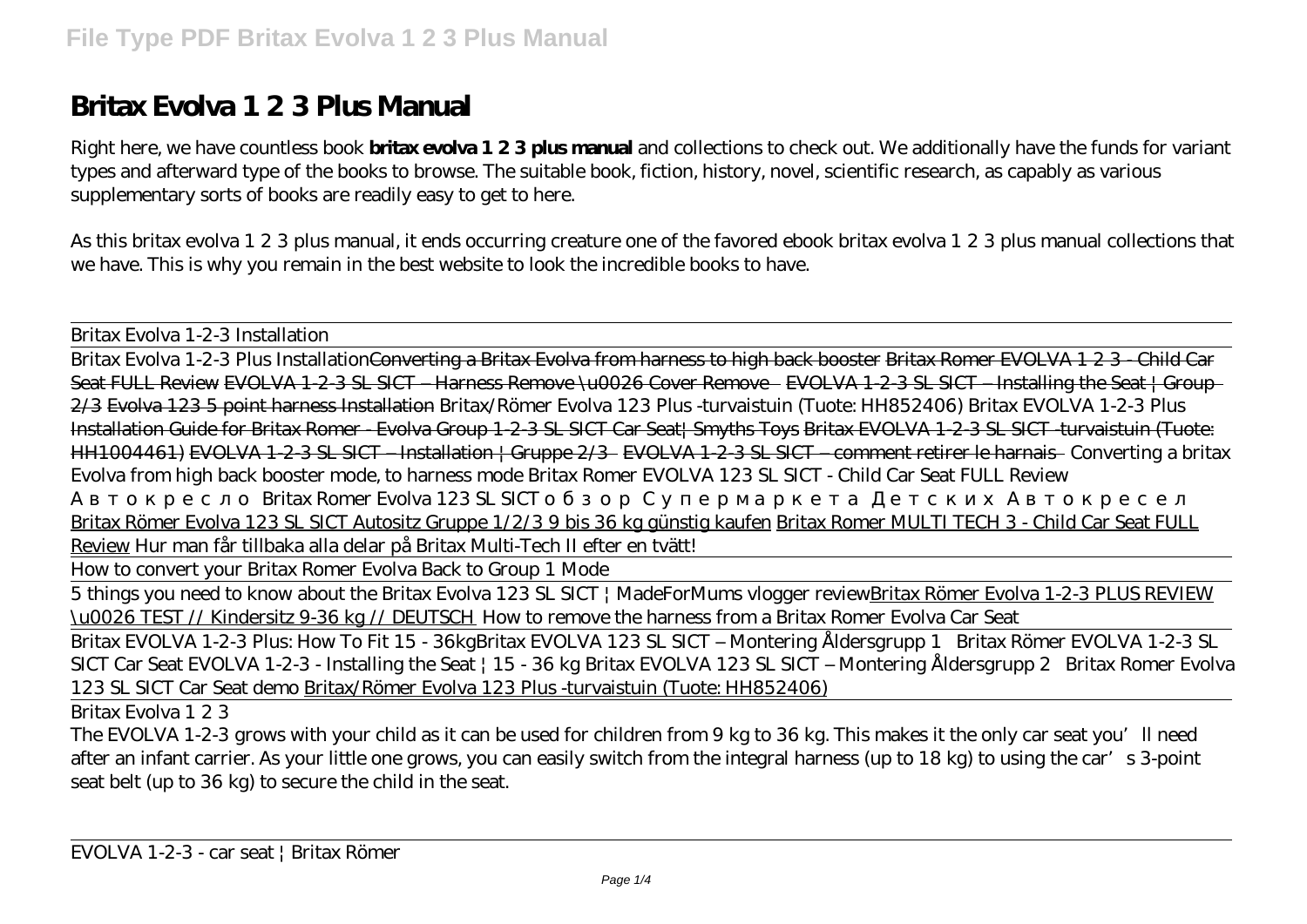Britax Römer EVOLVA 1-2-3 PLUS is a Group 1/2/3 car seat from 9 - 36 kg (9 months - 12 years).

EVOLVA 1-2-3 PLUS - car seat | Britax Römer View the manual for the Britax-Römer EVOLVA 1-2-3 SL SICT here, for free. This manual comes under the category Car seats and has been rated by 1 people with an average of a 7.5. This manual is available in the following languages: English.

User manual Britax-Römer EVOLVA 1-2-3 SL SICT (2 pages) Offering fantastic longevity, the Britax Evolva 1-2-3 plus provides high backed support and side protection for your child from 9 months up to 12 years. The simple seat belt and height adjustment systems provide a no-fuss way for the seat to grow with your child.

Britax Evolva 1-2-3 plus car seat - Car seats from 9 ... Enjoy the videos and music you love, upload original content, and share it all with friends, family, and the world on YouTube.

Britax Evolva 1-2-3 Installation - YouTube Britax Römer Evolva 1/2/3 SL SICT review The versatile Britax Römer Evolva 1/2/3 SL SICT can be installed with both ISOFIX and seatbelt fittings, providing a safe journey for your child whatever vehicle they're travelling in. Best price £132.95 on Amazon

Britax Römer Evolva 1/2/3 SL SICT Review | Mumsnet Britax Römer EVOLVA 1-2-3 est un siège-auto Groupe 1/2/3 pour les enfants à partir de 9 - 36 kg (12 ans). Chères clientes, et chers clients, en raison de l'épidémie de coronavirus (COVD-19), les délais de livraison par notre transporteur peuvent être rallongés.

EVOLVA 1-2-3 - siège-auto | Britax Römer Britax Römer Evolva 1-2-3 Plus / Review & Test! Kindersitz von 9-36kg Beschreibung öffnen ANZEIGE <sup>+</sup> Im Video Vorgestellter Kindersitz: http://amz...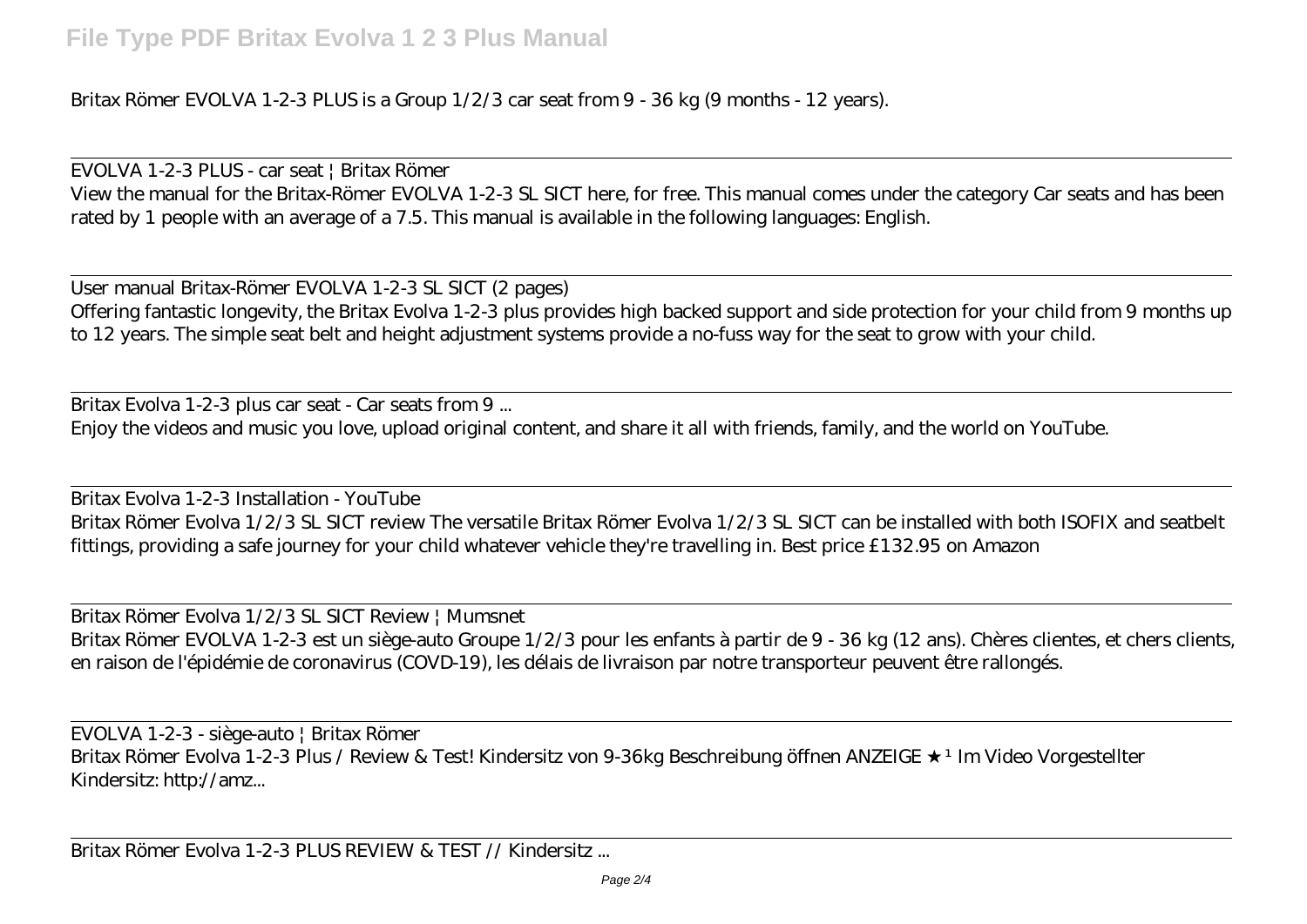Britax is the #1 brand in safety technology leading the way in innovative car seats, strollers and travel systems.

Britax - A Leader in Safety Technology. EVOLVA 1-2-3 Family Designed to grow with your child, the EVOLVA 1-2-3 is suitable for children from 9 to 36 kg. Its 5-point harness, performance chest pads and highback booster protection ensure maximum safety for your child from 9 months all the way up to 12 years. Our SICT Technology (EVOLVA 123 SL SICT)

Britax Römer car seat 9-36 kg, EVOLVA 123 group 1/2/3 ... EVOLVA 1-2-3 on suunniteltu kasvamaan lapsesi mukana, se sopii 9–36 kg painaville lapsille. Sen viisipistevaljaat, tehokkaat rintapehmusteet ja ylös asti ulottuva selkätuki takaavat lapsesi turvallisuuden 9 kuukauden iästä aina 12 vuoden ikään asti. Sopii useimpiin autoihin ja käyttö on sallittua myös selkänoja kallistettuna.

EVOLVA 1-2-3 - turvaistuin | Britax Römer View and Download Britax EVOLVA 1-2-3 PLUS user instructions online. Child safety seat. EVOLVA 1-2-3 PLUS baby & toddler furniture pdf manual download. Also for: Evolva 1-2-3.

BRITAX EVOLVA 1-2-3 PLUS USER INSTRUCTIONS Pdf Download ...

Britax Römer Car Seat Evolva 1-2-3 design: Cosmos Black · 2021 The car seat Evolva 1-2-3 by Britax Römer is suitable for children at the age of nine months up to twelve years. This way, the car seat provides a long service life of up to eleven years and thus grows with your child.

Britax Römer Car Seat Evolva 1-2-3 2021 Cosmos Black - Buy ... Please choose your country and language. Africa. International

Country Selector - Britax

Britax is the industry leader in car seat safety technology offering a full line of child seats including infant car seats, convertible car seats, combination seats, and booster seats.